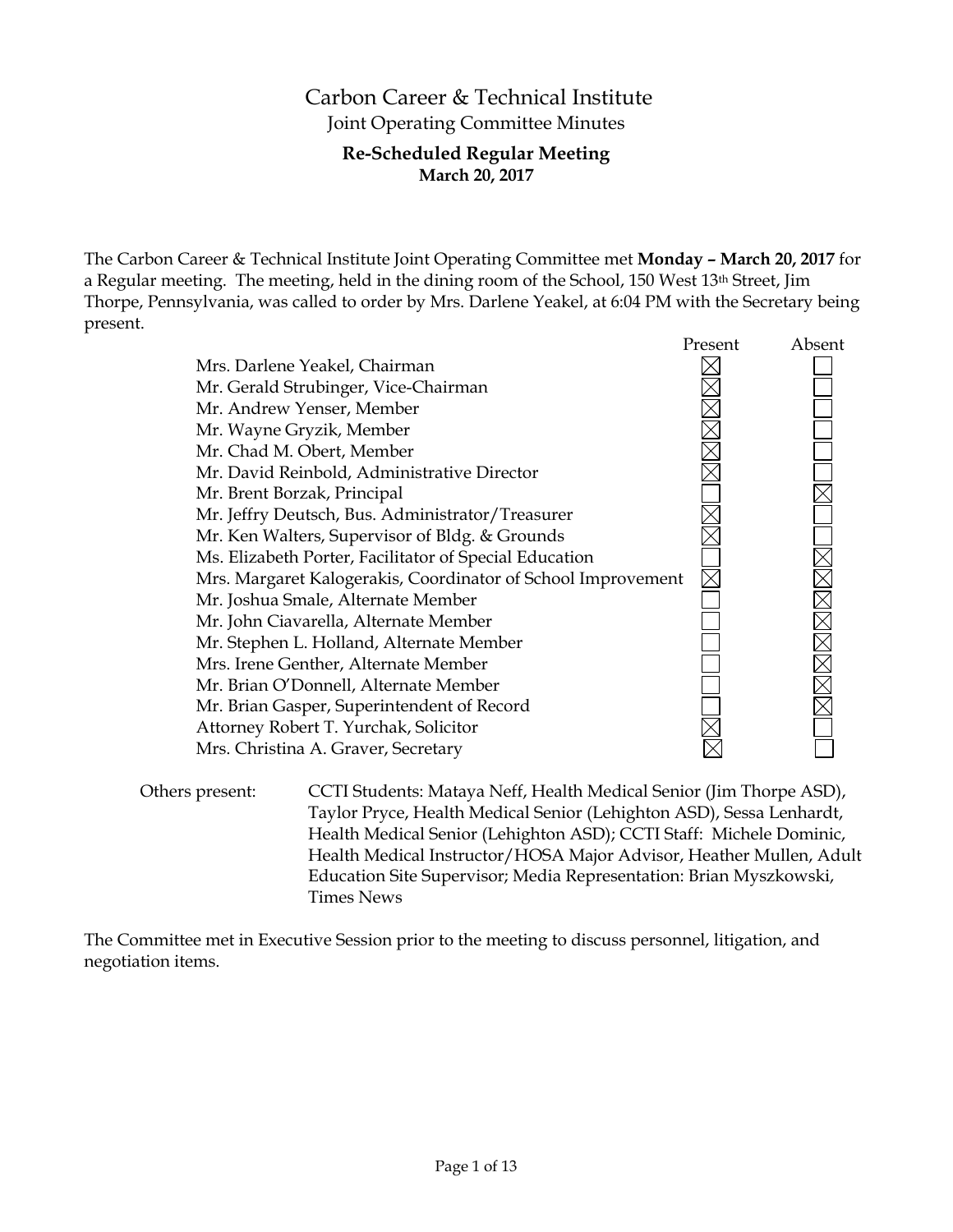### **Approval of Minutes**

A. MOTION by Mr. Gryzik, SECONDED by Mr. Strubinger to approve the Minutes of the February 22, 2017 Regular Meeting.

VOTE: YES - 5 NO - 0 ABSENT - 0 ABSTENTIONS - 0

Motion carried.

### **Courtesy of the Floor to Visitors**

NONE

# **Approval of Treasurer's Report (February 2017)**

A. MOTION by Mr. Gryzik, SECONDED by Mr. Strubinger to approve the Treasurer's Report for February 2017 showing a final balance of \$6,680,658.75 in the General Fund, and \$55,154.68 in the Student Activities Account.

> $\boxtimes$  $\overline{\boxtimes}$

> $\boxtimes$

Mr. Strubinger - Jim Thorpe Mr. Yenser - Lehighton Mr. Gryzik - Panther Valley Mr. Obert - Weatherly Mrs. Yeakel - Palmerton



# **Approval of Payment of Bills**

A. MOTION by Mr. Gryzik, SECONDED by Mr. Strubinger to approve Payment of Bills - General Fund and Other Accounts.

ROLL CALL VOTE:  $\gamma$ es No Abstra

Mr. Strubinger - Jim Thorpe Mr. Yenser - Lehighton Mr. Gryzik - Panther Valley Mr. Obert - Weatherly Mrs. Yeakel - Palmerton



| Absent          | Abstain |
|-----------------|---------|
|                 |         |
|                 |         |
|                 |         |
|                 |         |
|                 |         |
| Motion carried. |         |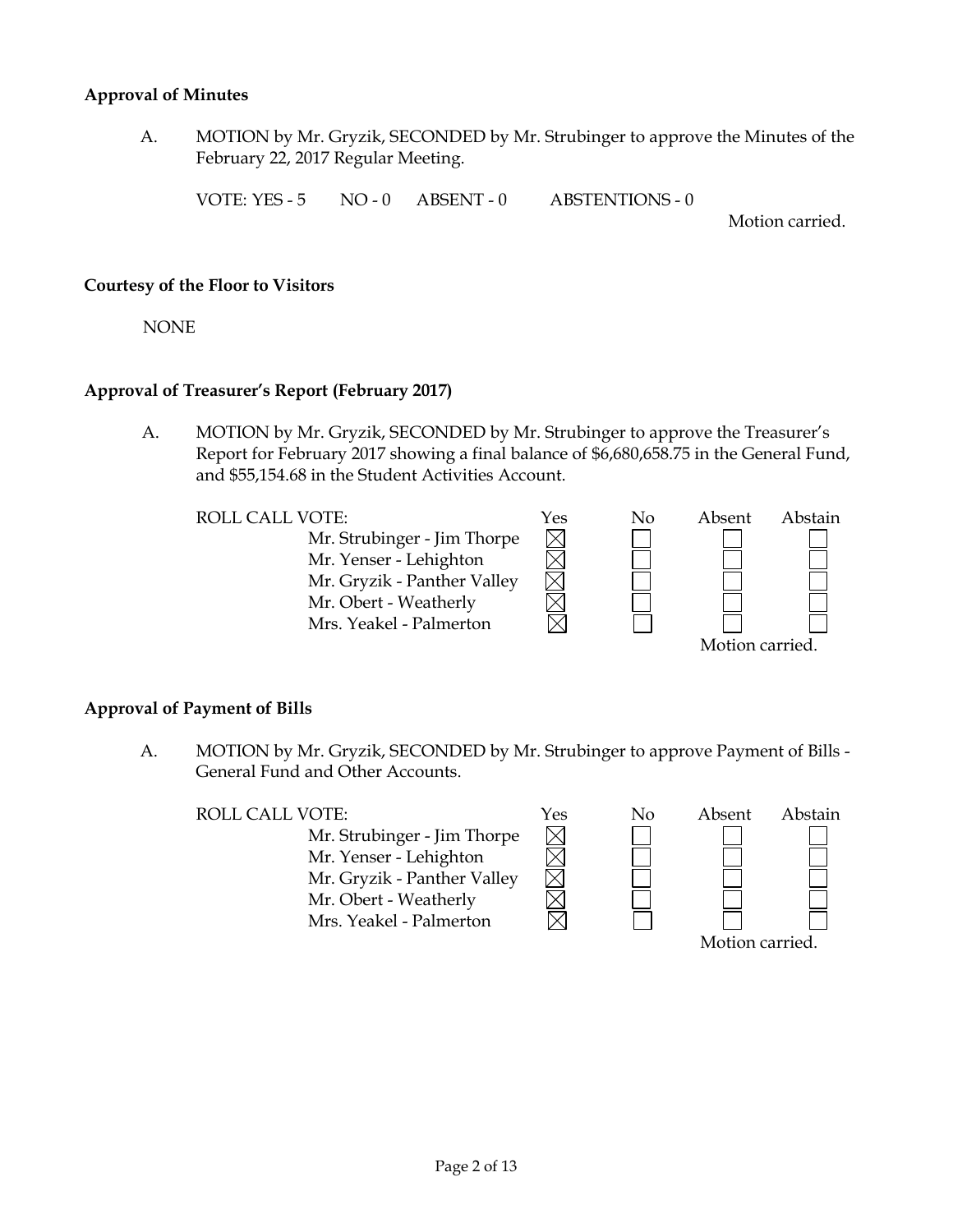### **Administrative Reports**

- A. Director's Report Mr. Dave Reinbold, Administrative Director
	- a. Student Representative Mrs. Margaret Kalogerakis, Student Council Major Advisor introduced student Sessa Lenhardt, Health Medical Senior (Lehighton ASD) who reported on the following:

### **Student Council**

About 12 student council members visited & toured Shriners Hospital for Children, located in Philadelphia on March 2nd. The students were truly impressed with some talking about going back on their own to volunteer or work. One student from precision machine took some time meet with an employee to talk about Shriners CNC machine and credentials needed to pursue that field. Lunch was provided by the hospital. Employees joined us at each table for more conversation. The \$500 check was presented. All CCTI students, for the past few years have collected pull tabs for the hospital, which are recycled and helps pay for state of the art equipment. Members of the hospital encouraged students to continue collecting and keep it going in their future whether it be college or work.

On March 30th 4 student council members will volunteer to help with the Micah's backpack program in Palmerton. They will fill backpacks and deliver a total of twenty to 3 Palmerton elementary schools for students. The backpacks are filled with weekend meals.

Upcoming - members will be working on Penny wars as a fund raiser.

### **Interact Rotary Club**

200 WAPIs (Water Pasteurization Indicators) are scheduled to be mailed next week to Honduras.

Next week a meeting is planned to discuss and select a date for the upcoming fund raising event to benefit The Dimmick Memorial Library.

### **SADD**

SADD made \$63.00 during our Flower-Gram fundraiser

Victims Resource Center spoke to all the students regarding Healthy Relationships

PSA on Animal Abuse will be shown during lunch next week

#### **Aevidum**

On Tuesday, April 18 Ann Marie Calabrese will present to our Aevidum Club. Ann Marie is the founder of The Link. The Link is an organization whose services promote suicide awareness and prevention in our communities. Her organization acts as "The Link" for the disconnect between the need for help and the programs that can help those in need of services by opening the lines of communication to get people talking and stop the stigma associated with needing and asking for help.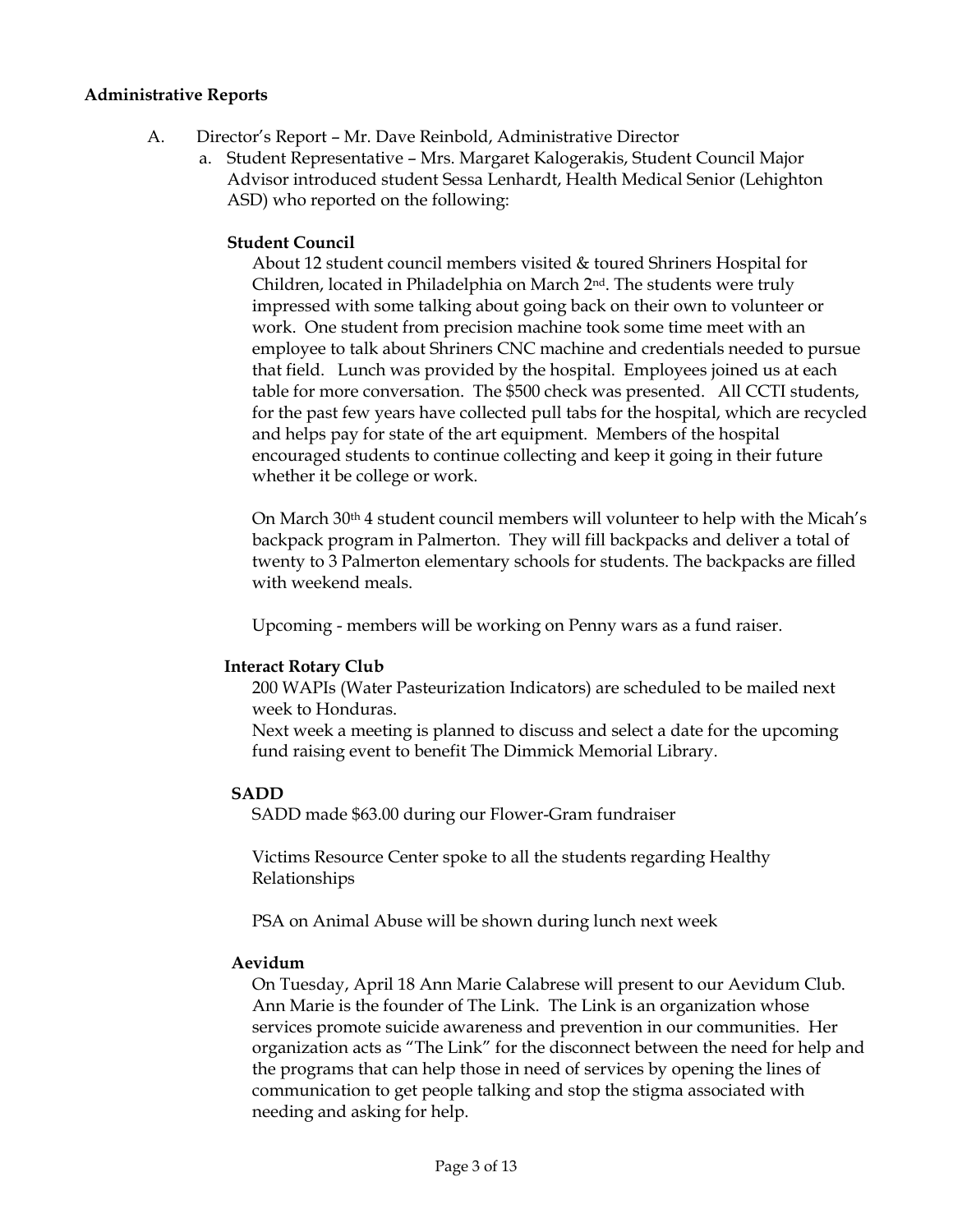### **DECA**

Congratulations to our CCTI DECA state competitors. Thirty-three (33) DECA members from CCTI traveled to Hershey to compete with 2,200 other members from across the state. Our chapter earned the "Thrive Award" for completing three national campaigns. We also earned the highest level of the State Plan of Action. CCTI DECA was awarded the PA DECA Cup for the highest amount raised per member for the DECA state charity, The Leukemia and Lymphoma Society. Our chapter averaged \$27.00 per member for a grand total of \$1,300.00 donated to LLS.

During the mini-awards ceremony 19 of our members earned 33 medals. Congratulations to the following students:

### **Quick Serve Restaurant management**:

Kiah Murphy 2 medals, Role Play B and Test (JTASD) Bryce Rivera 1 Medal, Test (JTASD)

#### **Marketing Communications Series**

Elijah King, 1 Medal, Role Play B (PASD) **Apparel and Accessories Marketing** Vicky Hetterick 1 Medal, Role Play A (PASD) Emily Devonshire 1 Medal, Role Play A (PVAD)

#### **Auto Service Marketing**

Shannon Higgins 2 Medals, Role Play B and Test (PASD)

#### **Business Services Marketing**

Rachael Dickson 3 Medals, Role Play A and B, Test (PASD) Seth Patterson 1 Medal, Test (JTASD)

### **Travel and Tourism Marketing team**

Malynda Peabody (JTASD) and Anastasia Blihar (LASD) 2 Medals Each, Role Play and Test

**Retail Merchandising Series** Morgan Neumann 1 Medal, Role Play A (LASD)

### **Sports and Entertainment Marketing**

Eric Nothstein 2 Medals, Role Play B and Test (PASD) Ryan Schmidt 3 Medals, Role Play A and B and Test (PASD) Garret Demkovitz 1 Medal, Role Play B (PASD)

#### **Food Marketing Series**

Nick Ellis 3 Medals, Role Play A and B, Test (PVSD)

#### **Principals of Hospitality**

Haley Behler 1 Medal Role Play B (PASD)

#### **Principals of Marketing**

Dylan Everett 2 Medals, Role Play B and Test (JTSD)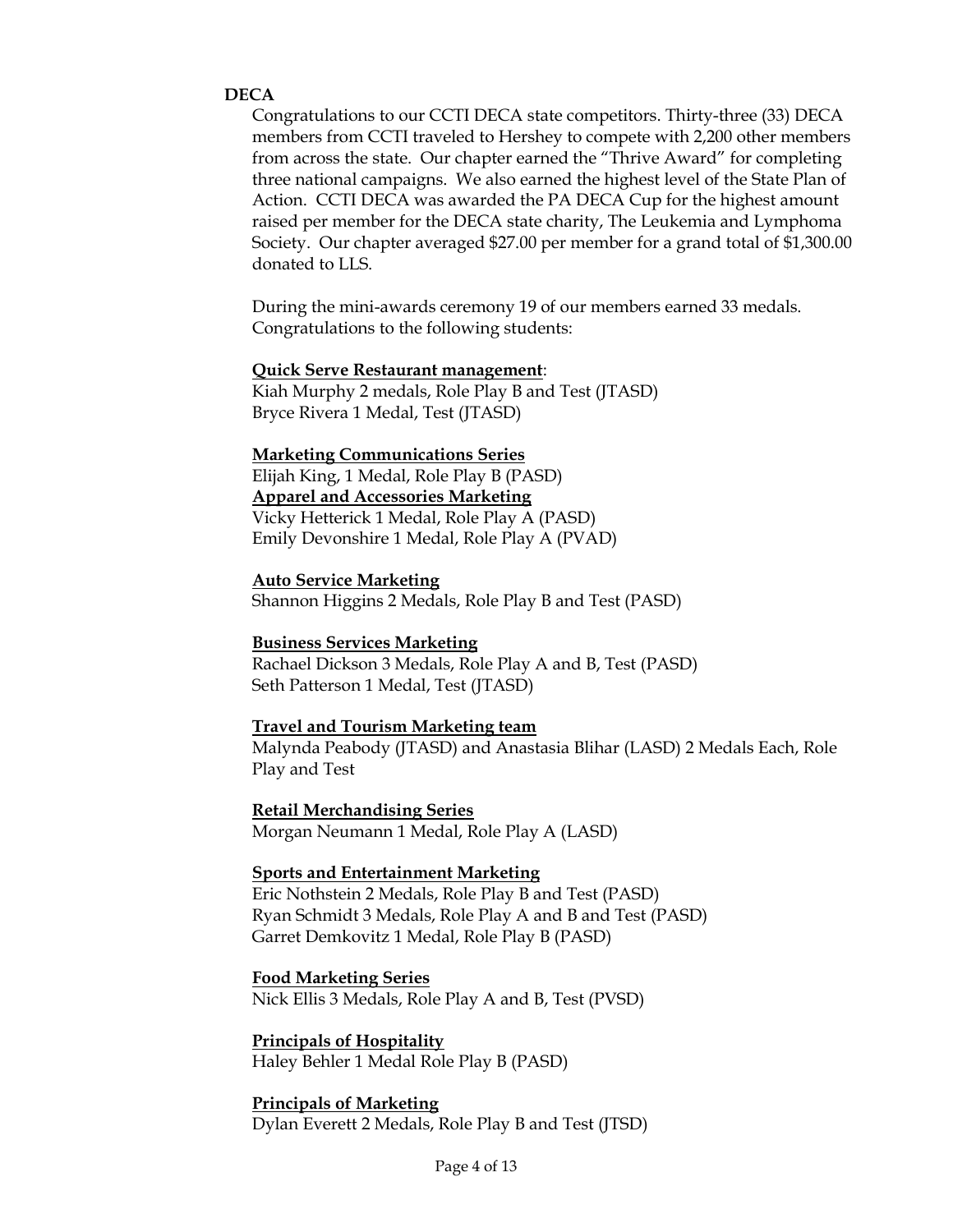# **Marketing Communications Team Decision Making**

Ashley Weiner (PASD) and Katelynn Scott (PASD) 2 Medals Each, Role Play and Test

# **The following students were overall winners during the grand awards ceremony:**

Katelynn Scott (PASD), Ashley Weiner (PASD) and Alyssa Halada (PASD) - 1st place, Chapter Awards Program Shannon Higgins (PASD) - 5<sup>th</sup> place, Auto Services Marketing Amber Curran (LASD) - 5th place, Job Interview Ashley Weiner (PASD) - awarded a \$1,000.00 DECA scholarship Katelynn Scott (PASD) - awarded a \$500.00 scholarship from the Philadelphia 76'ers organization

Thank you to Mrs. Barto, Mr. Stoudt, Mrs. Kohutka, and Mr. Bartholomew for their time and dedication to CCTI DECA.

- b. HOSA (Health Occupations Students of America) Mr. Reinbold introduced Mrs. Michele Dominic, HOSA Major Advisor who shared that of her thirteen (13) competitors, the following ten (10) medaled:
	- Alyssa Parramore (JTASD) Bronze Medal Medical Spelling
	- Litzy Sanchez-McSweeney (PASD) and Carly Arthur (LASD) Bronze Medal Career Health Display
	- Taylor Pryce (LASD), Mataya Neff (JTASD), and Sessa Lenhardt (LASD) Bronze Medal Community Awareness
	- Nicole Anthony (PVSD) and Alexis Berger (PVSD) Gold Medal Community Awareness
	- McKenzie DaCosta (LASD) and Zoe Arnold (PVSD) Gold Medal Career Health Display

She explained that not only are organizations such as HOSA, DECA, and SkillsUSA competition oriented, they are also career and technical service organizations, raising funds and awareness for non-profit organizations. This year alone, HOSA with a total of only seventeen (17) students, raised over \$3,000.

Mrs. Dominic introduced three HOSA competitors, Sessa Lenhardt, senior (LASD), Mataya Neff, senior (JTASD), and Taylor Pryce, senior (LASD) who spoke about their experience during the recent competition, their fundraising throughout the school year, as well as upcoming events.

- B. Buildings & Grounds Report Mr. Ken Walters, Supervisor of Buildings & Grounds
	- Coal cart for city of Lansford completed and delivered.
	- Received lumber order for enhanced trailer/tiny home. Student construction began on Monday, March 13, 2017.
	- Recent snow removal and needed vehicle maintenance has gone well.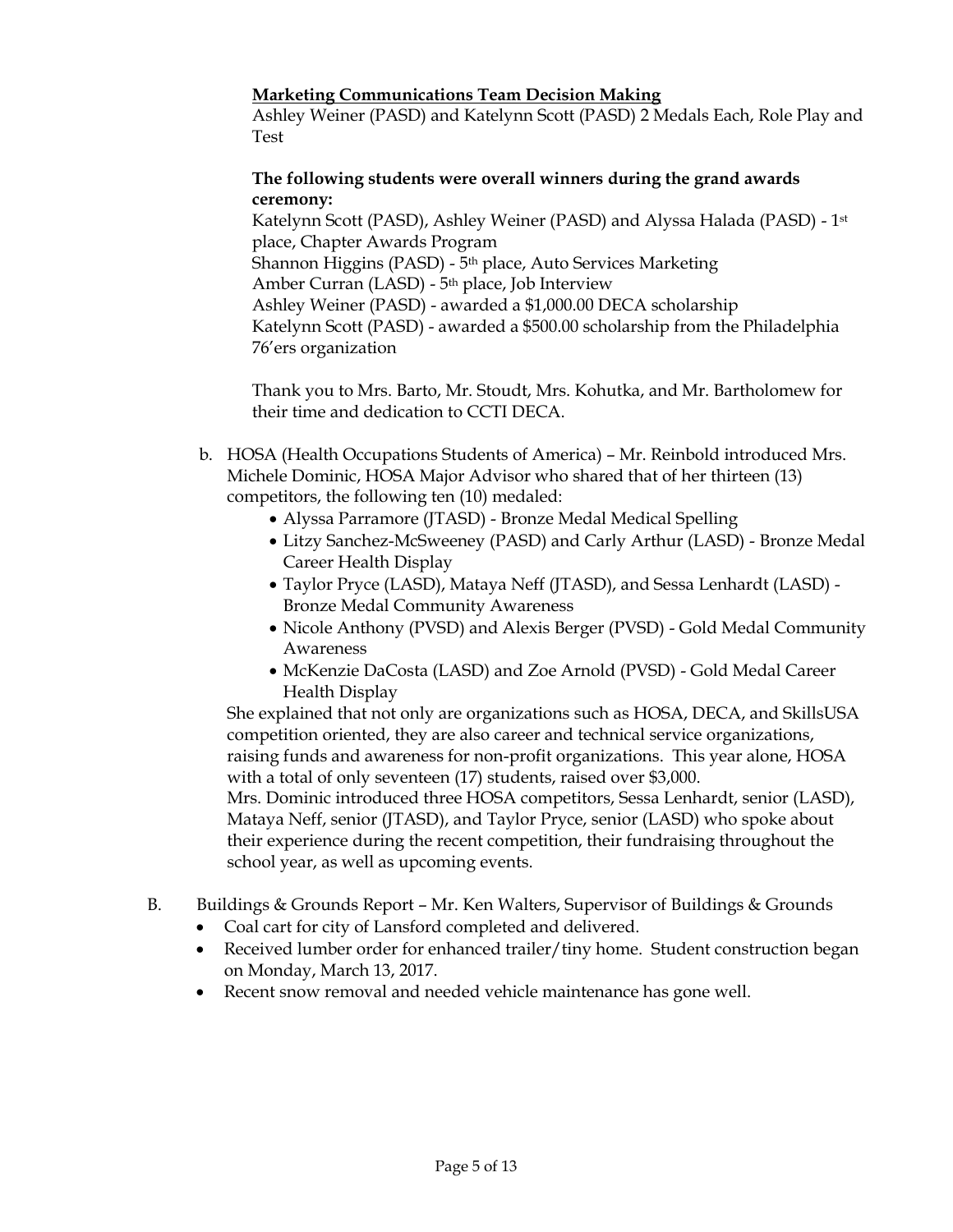- C. Adult Education Report Heather Mullen, Adult Education Site Supervisor **Course Update**
	- Welding Technology March 21 Start 6 Students registered
	- Nurse Aide 8 Students Pending
	- Intermediate CNC Operations Started January 30 4 students
	- CPR Heartsaver April 20th Now registering

# **Upcoming Important Dates:**

- March 2017 CCTI Adult Evening Welding Technology Course
- March 2017 Certified Personal Fitness Trainer Orientation
- April 21th ServSafe® Exam
- March 27th at 5:30 pm FREE GED/Career/College Preparation
- March 28th 5:30 9:00 pm Pennsylvania Department of Transportation Inspection Seminar/Dinner held at Carbon Career & Technical Institute
- April 20<sup>th</sup> at 4:00 pm FREE Training Opportunity Certified Nurse Aide **Orientation**
- April 2017 **–** Pennsylvania State Inspection Mechanic Certification Course

# **LCCC Partnership**

 LCCC's PATH Grant supports the CNC and Precision Machining courses. It reduces the cost to the student from \$1,325.00 to \$249.00 – Current course for Spring 2017 is Intermediate CNC Operations. This is the last class with funding. Began January 30, 2017

# **Grant Report**

- Subcontractor with LCCC through PA Department of Ed Federal Literacy Grant to provide Secondary Diploma/College/Career Preparation instruction to 44 individuals for 2016/2017.
- The program provides FREE support for those that wish to test for the GED, prepare for college entrance, or brush up on skills for employment.
- 39 Students are currently enrolled.
- Course offerings include day and evening options in Jim Thorpe or Lehighton, and distance learning options.
- Orientations are held at both Lehighton HS and CCTI throughout the year.
- Scholarship from CCTI and Rotary 39 Tests paid for with 6 graduates so far!

# **Outreach and Program Development Report**

- Developing professional Development Courses for Kovatch In need of instructors Leadership and Change Management – To begin in Fall 2017.
- March 8 Lehighton HS Career Fair
- March 15 CareerLink and Production Career Fair at LCCC
- Meeting scheduled with Reynolds Corp, Hometown, to discuss training opportunities
- Submission of a \$10,000 grant request for an HVAC course to Penn East. Application review is March 15.
- Beginning an application to support veterans through the DOE to utilize veterans' benefits for educational programs.
- Participated at HOSA completion in Lancaster as a Judge of prepared speeches... Loved it!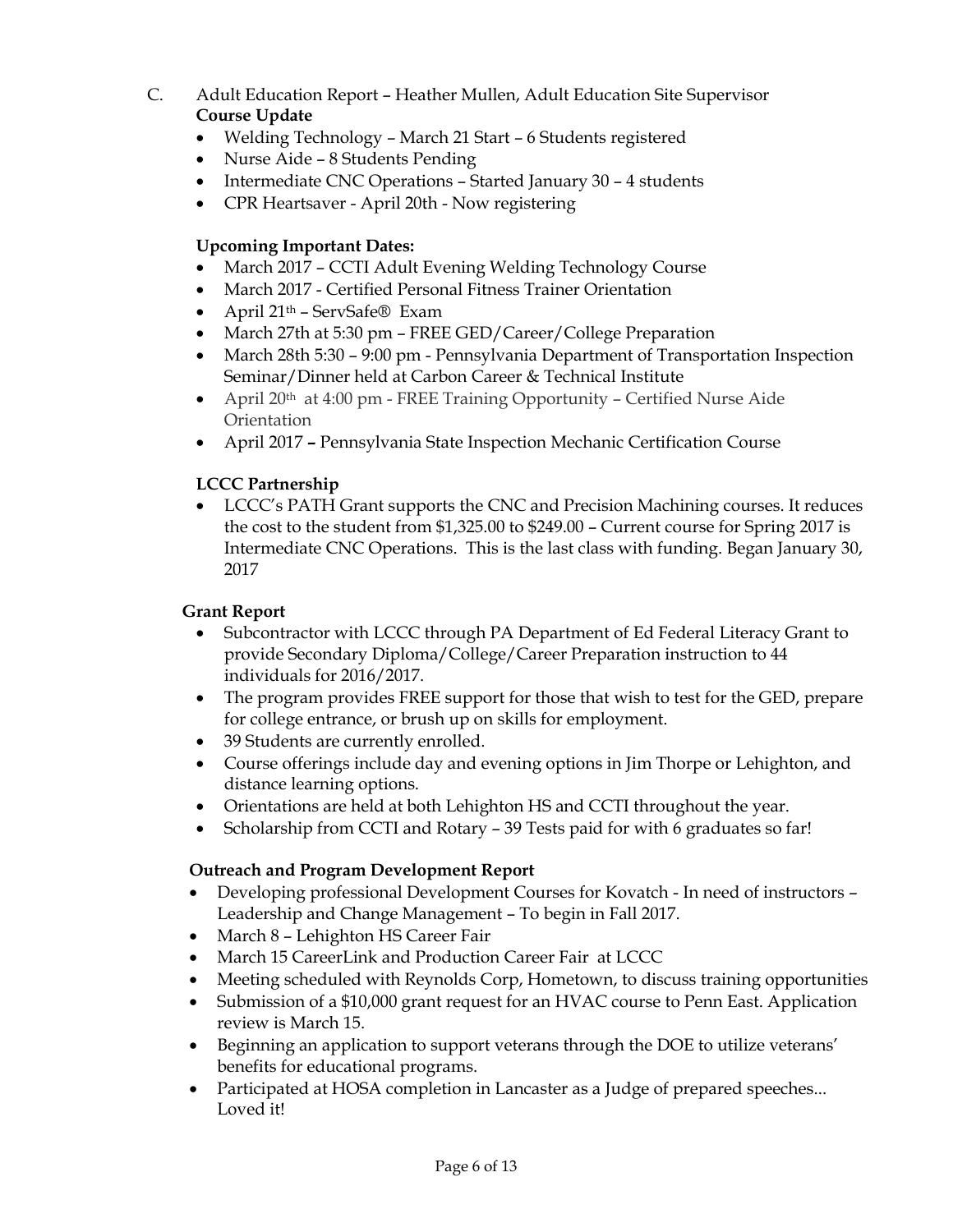# **GED Admin – Pearson**

- Completed required Pearson Training
- Completed/Passed GED Pearson Vue Administrator Testing

### **Alternative Education**

Alternative Education/credit recovery : 19 students enrolled

### **Employment Opportunities**

Carbon Career & Technical Institute is developing a pool of potential instructors for technical, business, and personal interest programs in the Adult Education Department.

- D. Business Administrator's Report Mr. Jeffry P. Deutsch
	- Three (3) district have approved the 2017-2018 CCTI Proposed Operating Budget.

# **Items of Business**

### *Personnel*

MOTION by Mr. Obert, SECONDED by Mr. Gryzik that the following motions be approved:

### **Adult Education Instructor Approved**

A. to approve the following adult education instructor at a rate of \$21.00 per hour on an as needed basis through the June 2017 Joint Operating Committee meeting pending all required clearances and paperwork:

Jacob Heydt

Note: Mr. Heydt will not begin teaching until all clearances and paperwork have been received and reviewed in the Director's Office.

### **HOSA Assistant Advisor Approved**

B. that Autumn Frey, Health Medical Instructional Aide be appointed HOSA Assistant Advisor for the 2016-2017 school year as per the existing Agreement between the CCTI Joint Operating Committee and the CCTI Education Association.

### **Substitute Approved**

- C. that the below listed individual be approved to substitute for the 2016-2017 school year at the established rates, as follows:
	- Donna Valent Clerical\*

Note: \*Appointment through August 2017.

VOTE: YES - 5 NO - 0 ABSENT - 0 ABSTENTIONS - 0

Motions carried.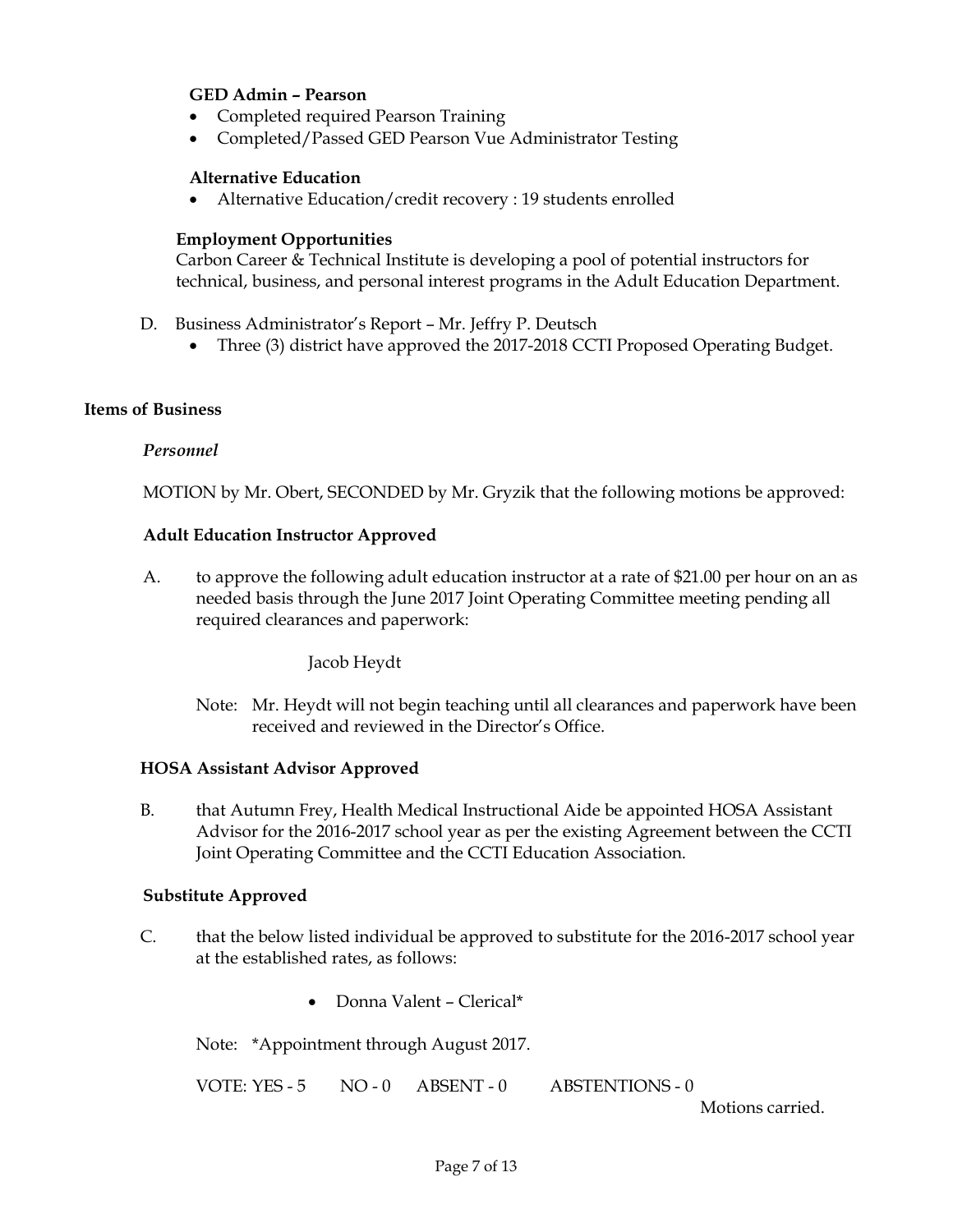# *Education*

MOTION by Mr. Strubinger, SECONDED by Mr. Gryzik that the following motions be approved:

# **Field Trip Approved**

- A. that Kevin Kuehner, Precision Machine Technology Instructor chaperone one (1) Precision Machine Technology students on a field trip to the HAAS Factory Outlet March 29, 2017 in Bensalem, PA.
	- Note: Trip is to allow student to train on HAAS CNC Probe in preparation for CNC Technician SkillsUSA Competition.

# **Field Trip Approved**

B. that Harold Resh, Auto Service and Technology Instructor and John Rogers, Auto Service and Technology Instructional Aide chaperone fourteen (14) Auto Service and Technology students (p.m. only) on a field trip to the Greater Lehigh Valley Auto Dealers Show March 23, 2017 in Bethlehem, PA.

# **Field Trip Approved**

C. that Harold Resh, Auto Service and Technology Instructor, John Rogers, Auto Service and Technology Instructional Aide, Dennis Starry Auto Collision Repair Instructor, Donald McGorry, Auto Collision Repair Instructional Aide and Hal Resh (approved chaperone) chaperone forty-two (42) Auto Service and Technology and Auto Collision Repair students on a field trip to America on Wheels Auto Museum April 4, 2017 in Allentown, PA.

Note: Expenses for the trip are included in the 2016-2017 General Fund Travel Budget.

# **Field Trip Approved**

D. that Harold Resh, Auto Service and Technology Instructor, John Rogers, Auto Service and Technology Instructional Aide, Dennis Starry Auto Collision Repair Instructor, Donald McGorry, Auto Collision Repair Instructional Aide and Hal Resh (approved chaperone) chaperone forty-two (42) Auto Service and Technology and Auto Collision Repair students on a field trip to the Spring Carlisle Collector Car Swap Meet & Corral April 21, 2017 in Carlisle, PA.

Note: Expenses for the trip are included in the 2016-2017 General Fund Travel Budget.

# **DECA International Career Development Conference Attendance Approved**

E. that four (4) CCTI students attend the DECA International Career Development Conference April 22 – 29, 2017 in Anaheim, CA at a cost of \$5,000.00 to assist with registration, transportation, and lodging expenses.

Note: Students will each pay an additional \$100.00 as well as all meal expenses.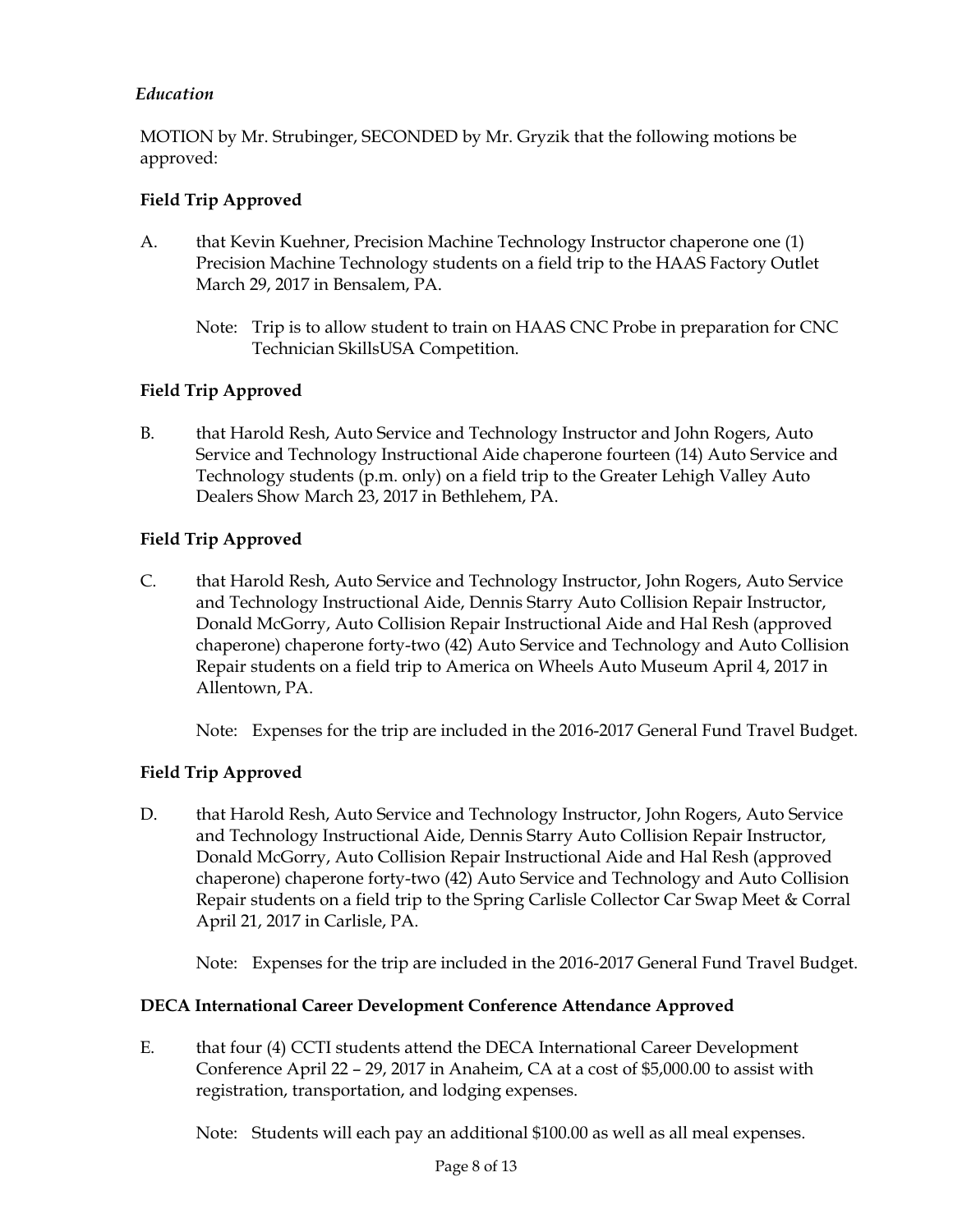# **DECA International Career Development Conference Chaperone Approved**

F. that Mrs. Stephanie Barto, DECA Major Advisor be approved as a chaperone for four (4) CCTI students participating in the DECA International Career Development Conference April 22 – 29, 2017 in Anaheim, CA at a cost of \$1,867.75 to cover registration, transportation, and lodging expenses.

# **Field Trip Approved**

G. that Michele Dominic, Health Medical Instructor and Margaret (Peggy) Kalogerakis, Coordinator of School Improvement chaperone fourteen (14) senior Health Medical students on a field trip to the National Museum of Health and Science May 11, 2017 in Silver Springs, MD.

Note: Expenses for the trip are included in the 2016-2017 General Fund Travel Budget.

# **HOSA National Leadership Conference Attendance Approved**

H. on the recommendation of the Administrative Director that eleven (11) Health Medical students attend the HOSA (Health Occupations Students of America) National Leadership Conference June 20–25, 2017 in Orlando, FL at a cost of \$4,990 to cover the cost of registration and lodging.

Note: Students will be paying for their respective airfare and meals.

# **HOSA National Leadership Conference Chaperone Approved**

I. on the recommendation of the Administrative Director that Ms. Autumn Frey, Health Medical Instructional Aide be approved as a chaperone for eleven (11) Health Medical students participating in the HOSA National Leadership Conference June 20-25, 2017 in Orlando, FL at a cost of \$2,090 to cover the cost of registration, lodging, meals, and airfare.

Mr. Strubinger - Jim Thorpe Mr. Yenser - Lehighton Mr. Gryzik - Panther Valley Mr. Obert - Weatherly Mrs. Yeakel - Palmerton



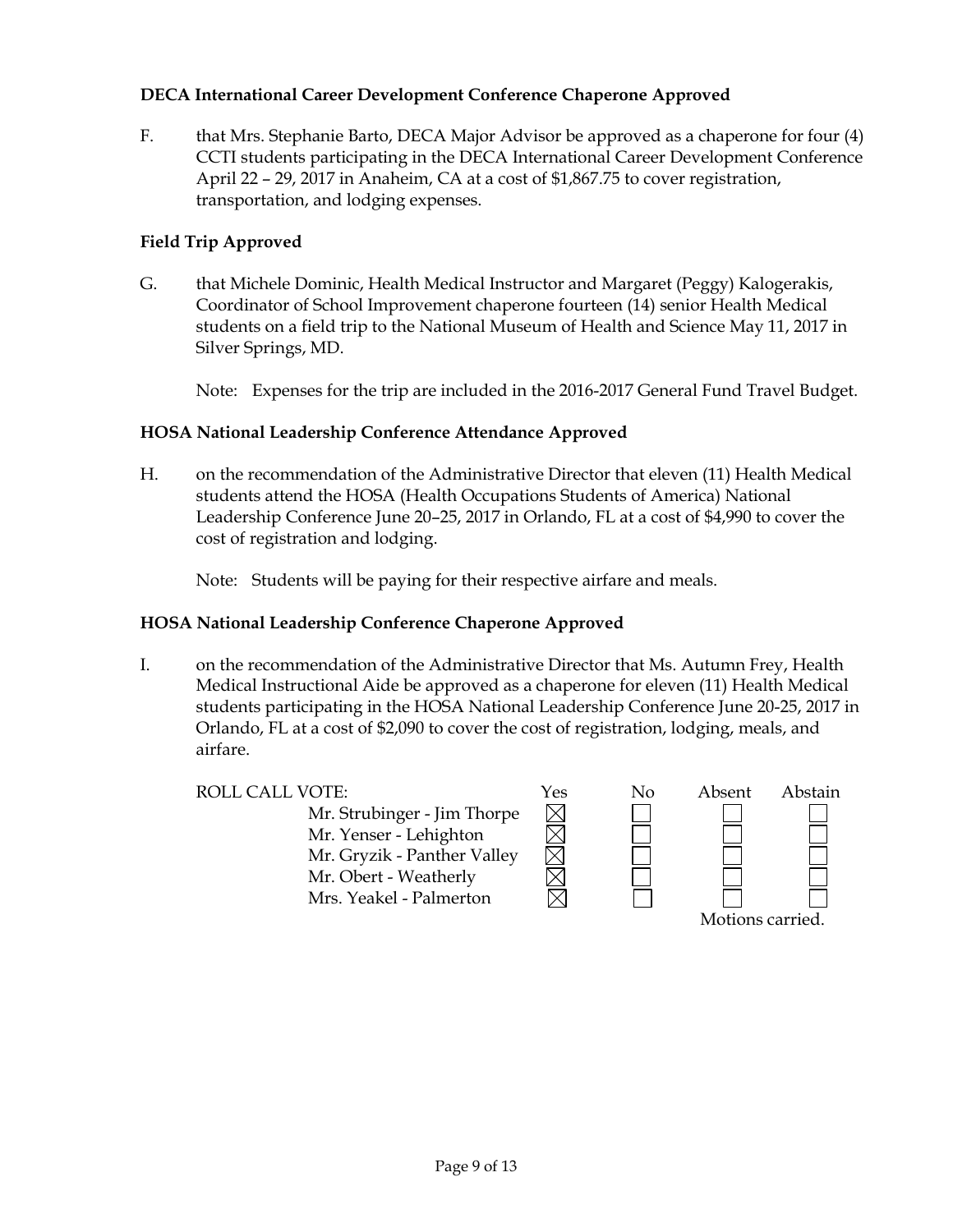# *Budget & Finance*

MOTION by Mr. Gryzik, SECONDED by Mr. Obert that the following motions be approved:

# **Receipt of Resolution Acknowledged**

A. to acknowledge receipt of the Resolution pertinent to the 2017-2018 Proposed Operating Budget for the Carbon Career & Technical Institute calling for receipts and expenditures in the amount of \$8,210,852 as follows:

# **Palmerton Area School District**

Yes – 8, No - 0, Absent – 1, Abstentions – 0 – **Approved**

# **2017-2018 Proposed Operating Budget for the CCTI Adult Education Program Approved**

B. to approve the 2017-2018 Proposed Operating Budget for the CCTI Adult Education Program, calling for receipts and expenditures in the amount of \$110,910.

# **2017-2018 Proposed Operating Budget for the Carbon Alternative High School Diploma Program Approved**

- C. to approve the 2017-2018 Proposed Operating Budget for the Carbon Alternative High School Diploma Program, calling for receipts and expenditures in the amount of \$225,000.
	- Note: The program routinely serves between 30-40 students over the course of a 200 day program year. This budget does not impact the CCTI General Fund.

# **Tuition Rate for the Carbon Alternative High School Diploma Program Approved**

- D. to approve the Tuition Rate for the Carbon Alternative High School Diploma Program at the rate of \$7,500 per year for the 2017-2018 fiscal year.
	- Note: Tuition payments based on participation fund the program. The daily rate will be \$37.50.

### **T-Shirt Payment Approved**

E. to approve the payment of \$702.50 for t-shirts for the senior class.

VOTE: YES - 5 NO - 0 ABSENT - 0 ABSTENTIONS - 0

Motions carried.

# *Buildings & Grounds*

NONE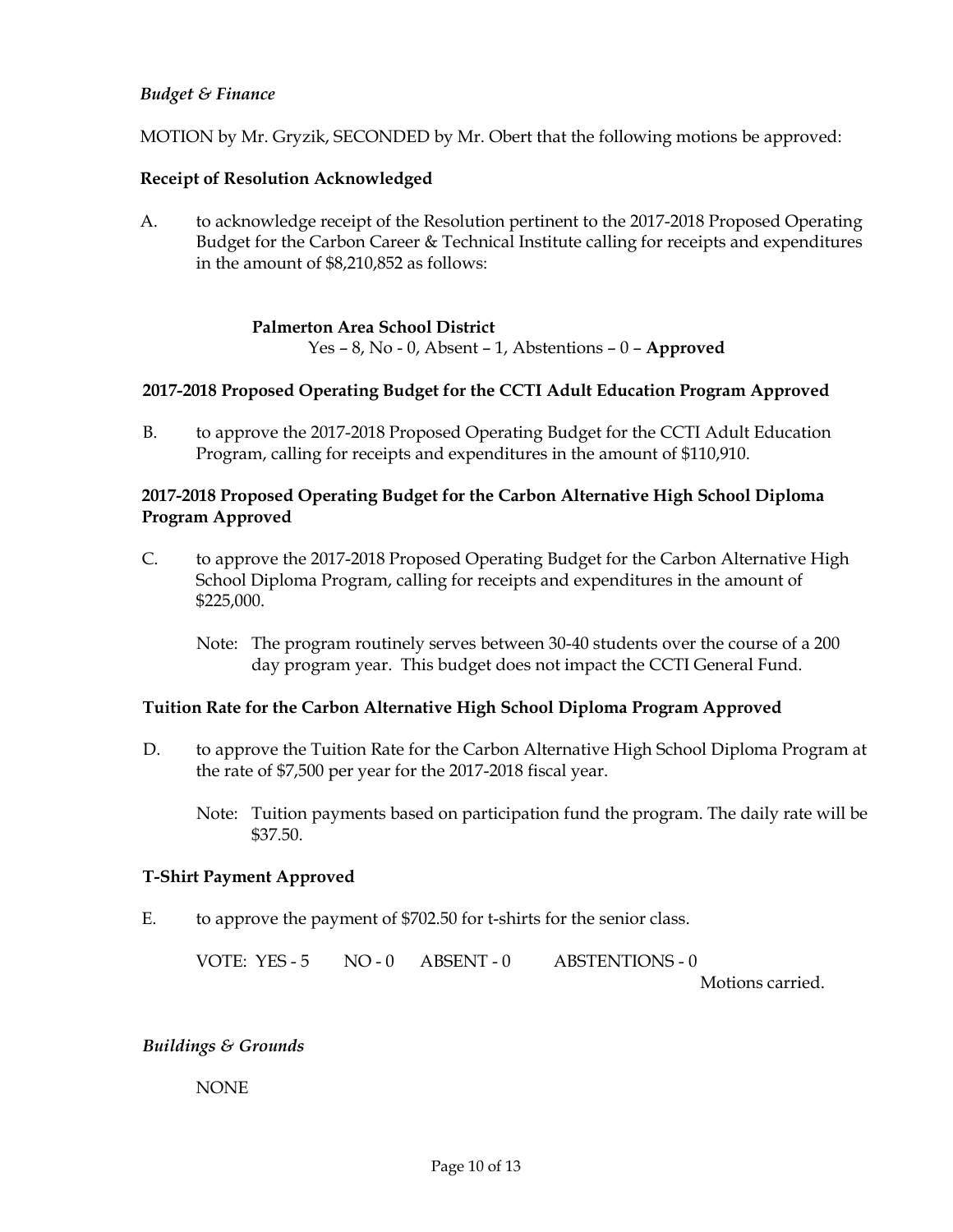# *Administrative*

MOTION by Mr. Obert, SECONDED by Mr. Gryzik that the following motions be approved:

# **2017-2018 CCTI Student/Teacher Calendar Approved**

A. to approve the 2017-2018 CCTI Student/Teacher Calendar, as presented.

### **Conference Attendance Approved**

B. that Brandon Poole, Assistant to the Director of Technology attend the 2017 PDE Data Summit March 13, 2017 at Hershey Lodge, Hershey, PA at a cost of \$219 each to cover the cost of registration and transportation.

# **Conference Attendance Approved**

C. that Elizabeth Porter, Facilitator of Special Education and Scott Bartholomew, Special Education Teacher attend Lehigh University's 45<sup>th</sup> Special Education Law Conference May 12, 2017 at Lehigh University's Mountaintop Campus, Bethlehem, PA at a cost of \$195 each to cover the cost of registration.

### **Agreement Approved**

- D. to approve the Publisher Membership Agreement, as presented.
	- Note: The agreement allows CCTI to offer website visitors and Adult Education seekers online courses. By placing a link directing students to ed-2-go, CCTI earns commissions on registrations. There are no quotas, fees, or continuing commitments on our part. The affiliate network is at no cost to CCTI.

### **Agreement Ratified**

E. to ratify the Agreement between the CCTI Joint Operating Committee and the CCTI Education Association as presented, effective September 1, 2017 through August 31, 2021.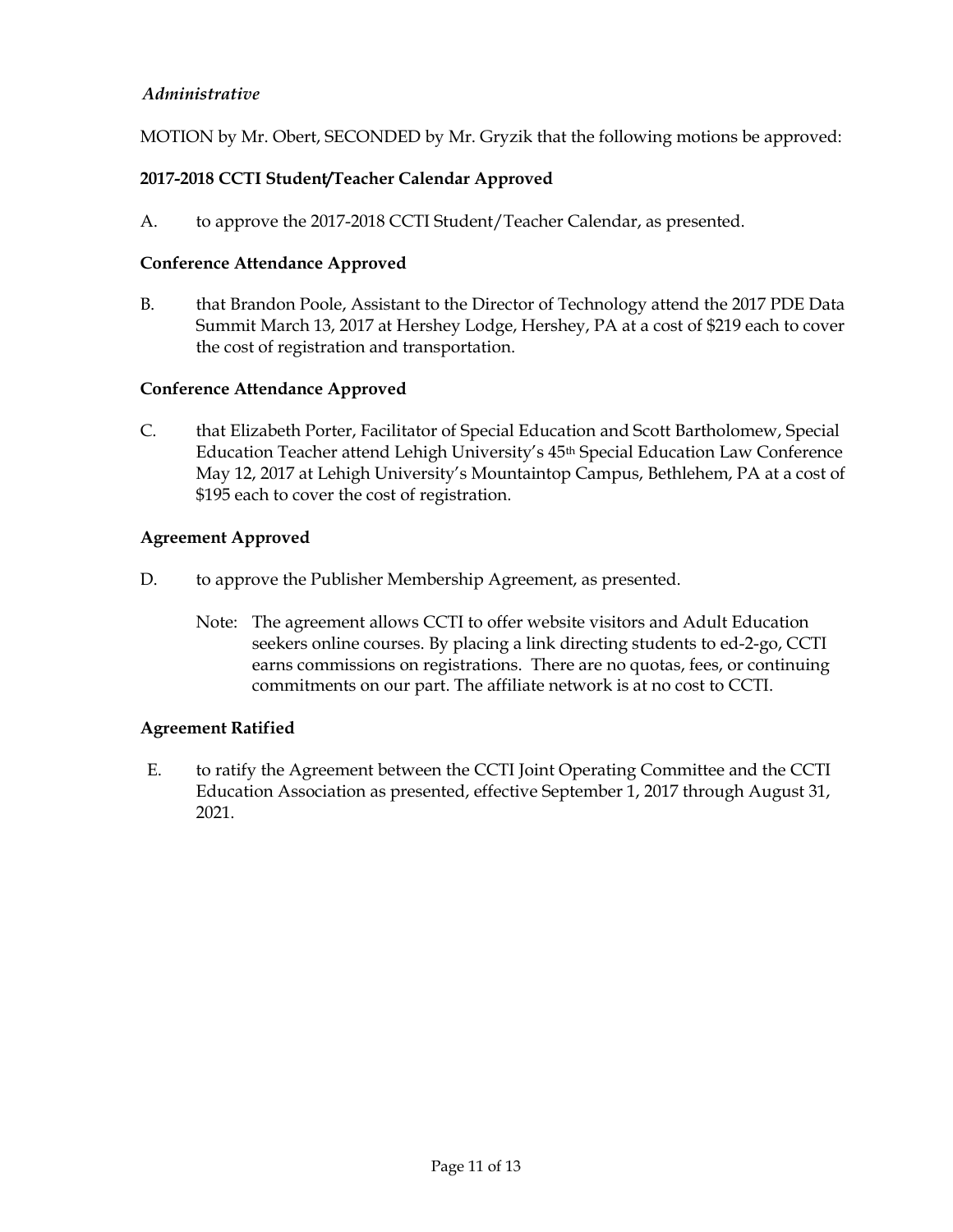### **Advisor Salaries Approved**

F. to approve the following salaries for advisor positions for the 2017-2018 school year:

DECA/HOSA/SkillsUSA Advisors - \$2,300 ea. Senior Class Advisor - \$2,300 Underclass Advisor (Freshmen, Sophomore, Junior - combined) - \$2,300 Student Council - \$2,300 NTHS - \$2,300 Yearbook - \$2,300 Rotary Interact - \$2,300 SADD - \$2,300 SkillsUSA/DECA Assistant Advisors - \$1,600 ea. Aevidum - \$1,600

Note: This salary schedule is based on a formula using sending schools current salary schedules.

### **Graduation Date Approved**

G. to approve the CCTI graduation date of Thursday, June 8, 2017. Ceremonies will be held in the Jim Thorpe Area High School.

# **Revised 2016-2017 CCTI Student/Teacher Calendar Approved**

- H. to approve the revised 2016-2017 CCTI Student/Teacher Calendar, as presented.
	- Note: The revised calendar reflects the following snow make-up days: June 5, 6, 7, and 8, 2017.



### **Reports**

### **Foundation Report Accepted**

A. MOTION by Mr. Obert SECONDED by Mr. Gryzik to accept the Carbon Career & Technical Institute Foundation Report, as presented.

Note: The balance in this account stands at \$2,614.14.

VOTE: YES - 5 NO - 0 ABSENT - 0 ABSTENTIONS - 0

Motion carried.